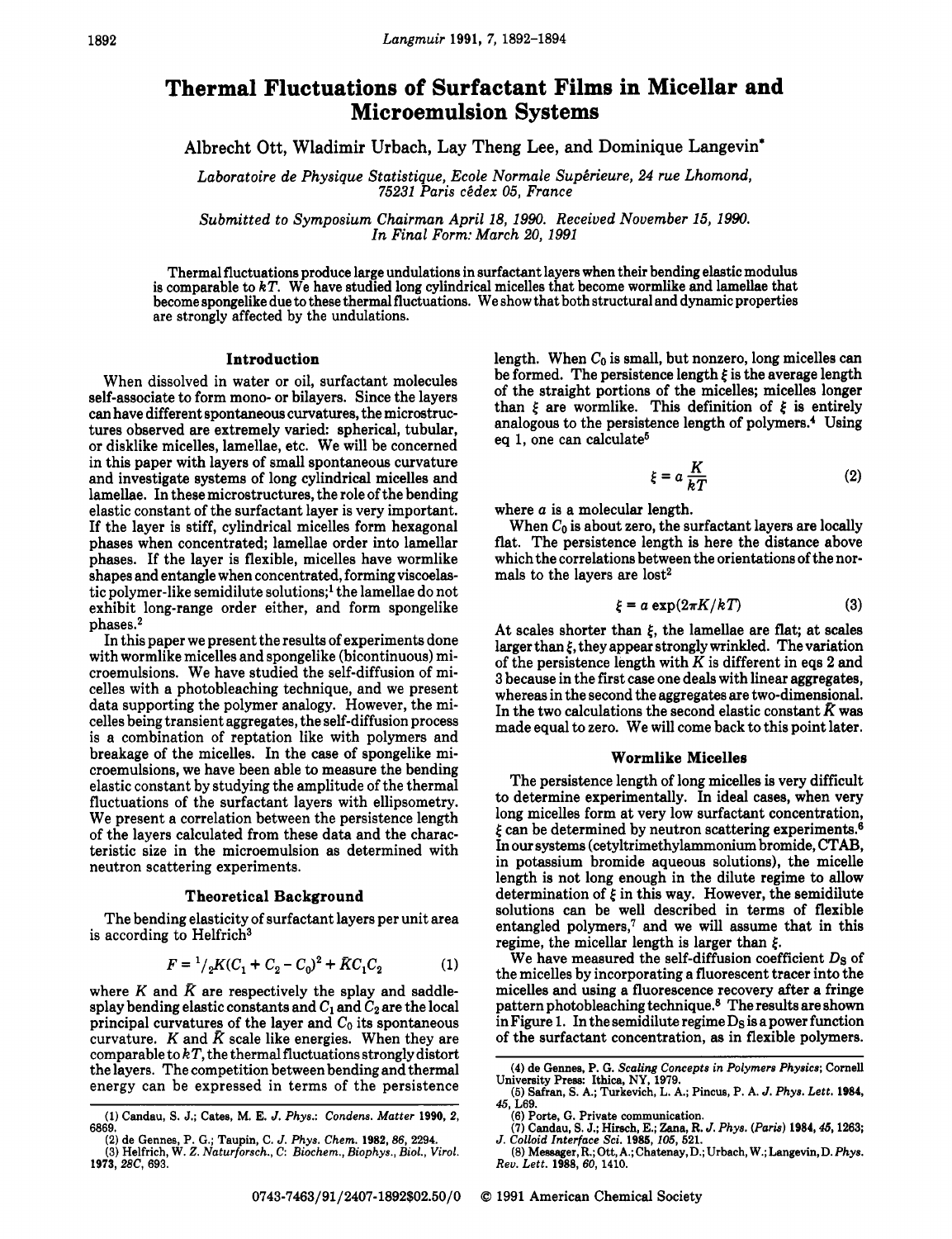

**Figure 1. Self-diffusion coefficient versus CTAB concentration. The slopes of the linear portions are (open circles, 0.25 M KBr, 30 "C) 1.4, (filled circles, 0.25 M, 35 "C) 1.57, (squares, 0.1 M, 30 "C) 2, (open triangles, 0.05 M, 30 "C) 4.4, and (filled triangles, 0.05 M, 35 "C) 4.6. Reprinted with permission from ref 8. Copyright 1988 American Institute of Physics.** 

The polymer behavior was explained by de Gennes, assuming that the diffusion of a given chain is a reptation process within tubes formed by the other chains.<sup>4</sup> This leads to

$$
D_{\rm S} \sim C^{-7/4} N^{-2} \tag{4}
$$

where  $C$  is the concentration and  $N$  is the chain length in monomer units. In the case of micelles, N depends on concentration. Classical models give a polydisperse size distribution centered on a mean value  $N_0$ , such as  $N_0 \sim$  $C^{1/2}$ . This results in a *mean* diffusion coefficient

$$
D_{\rm S} \sim C^{-11/4} \tag{5}
$$

Due to the polydispersity, one should observe in the fluorescence recovery signal a superposition of the exponential contributions of the different diffusion coefficients. The experiments show that this is the case in the dilute region (left points of the curves, Figure l), but that the signal becomes exponential in the semidilute region although the polydispersity is larger. This paradox was explained by Cates by taking into account the micellar breakage events in the diffusion process. When the reptation time  $t_r$  is longer than the micelle average lifetime  $t_b$ , the diffusion process is a combination of breakage and reptation. It can be described by a *single* diffusion coefficient<sup>9</sup>

$$
D_{\rm S} \sim C^{-19/12} \tag{6}
$$

The experimental slopes (Figure 1) are all larger, except the slope for the largest KBr concentration. The dependence of the slope on salinity was explained by Safran and co-workers:10 when the salinity is small, the ionic strength of the solution varies with surfactant concentration, and the growth law is modified (in Cates' model  $N \sim C^{1/2}$ ). We have made experiments with CTAB at larger salinities

**Table I. Measured and Renormalized Bending Elastic Moduli, Calculated Persistence Length, and Measured Characteristic Sizes for Nonionic Spongelike Microemulsions.** 

| system      | measured<br>K(1)/kT | scale<br>1. Å | renormalized<br>K(a)/kT | ξ. A | d. A |
|-------------|---------------------|---------------|-------------------------|------|------|
| $C_8E_3$    | 0.31                | 36            | 0.35                    | 50   | 58   |
| $C_{10}E_4$ | 0.51                | 12            | 0.76                    | 188  | 187  |
|             |                     |               | -- -                    |      |      |

 $\alpha$  Data from ref 13. We have taken  $\alpha$  = 7.5 Å.

and with wormlike micelles in organic solvents without salt (lecithin + variable traces of water in isooctane).<sup>11</sup> With these systems, we find  $D_S \sim C^{-\alpha}$  with  $\alpha = -1.35 \pm 1$ 0.05, in reasonable agreement with Cates' predictions.

#### **Spongelike Microemulsions**

We have studied ternary mixtures water-alkanenonionic surfactant  $(C_nE_m, n, \text{alkyl}; m, \text{ethylene oxide}).$ The spontaneous curvature of the surfactant layer vanishes in a temperature range depending on *n, m,* and the alkane chain length. We have studied  $C_8E_3$  with decane and  $C_{10}E_4$ with octane in order to set this temperature close to 25 °C.

We have measured the bending elastic constant of the surfactant layer by studying the thermal fluctuations of the layer at the interface between oil and water phases (these phases being saturated in surfactant monomers, but containingno aggregates).12 The oil-water interfacial tension  $\gamma$  is ultralow because of the high surface pressure surfactant monolayer that forms at the interface. The amplitude of the thermal fluctuations at the interface is then large and depends on both  $\gamma$  and  $K$ .<sup>12</sup> The measured values are given in Table I, together with the persistence length calculated from

$$
\xi = 2.117a \exp(3.254K(a)/kT) \tag{7}
$$

taking into account the renormalization with scale of the bending constant.<sup>12</sup>

The structure of the microemulsions was studied by small-angle neutron scattering.13 The characteristic distances between oil and water microdomains were deduced from the positions of the scattering peaks by

$$
d=\pi/q_{\max}
$$

where **qmax** is the scattering peak position in Fourier space. The values of *d* are reported in Table I.

There is a remarkable correlation between  $d$  and  $\xi$ . This is as predicted by theory<sup>2,14</sup> and as observed in many other experimental systems.15 The spongelike microemulsions are therefore not completely random in the sense that the mean distance between oil and water microdomains is not arbitrary; it is fixed in average to a value close to the persistence length of the surfactant layer. The Gaussian or saddle splay bending constant  $\bar{K}$  is usually neglected but may have an important contribution to the persistence length.<sup>16</sup> This problem is currently under investigation. In particular, at the temperatures where  $C_0$  is nonzero and where microemulsion droplets are formed, the droplet polydispersity and the interfacial tension<sup>15</sup> between the microemulsion and excess oil or water depend on  $K$  and  $\bar{K}$ 

**(16) Leibler,** *S.;* **Huse, D.** *J. Phys. (Paris)* **1988,** *49,* **605.** 

**<sup>(9)</sup> Catea, M. E.** *Macromolecules* **1987,20,2289;** *J. Phys. (Paris)* **1988,**  *49.* ~. \* **1593.** ---- **(10) Safran,** *S.* **A.; Pincue, P. A.; Cabs, M. E.; MacKintosh, F. C.** *J.* 

*Phys. (Paris)* **1990,** *51,* **503.** 

**<sup>(11)</sup> Ott, A.; Urbach, W.; Langevin, D.; Schurtenberger, P.; Scarcatz-**

zini, P.; Luisi, P. J. Phys.: Condens. Matter 1990, 2, 5907.<br>(12) Meunier, J.; Lee, L. T. *Langmuir* 1991, 7, 1855.<br>(13) Lee, L. T.; Langevin, D.; Meunier, J.; Wong, K.; Cabane, B. Col*loid Polym.* **Sci. 1990,81, 209.** 

**<sup>(14)</sup> Safran, S. A.; Rous, D.; Cates, M. E.; Andelman, D.** *Phys. Rev. Lett.* **1986, 57, 491.** 

**<sup>(15)</sup> Binke, B. P.; Meunier, J.; Abillon, 0.; Langevin, D.** *Langmuir*  **1989,** *5,* **415.**